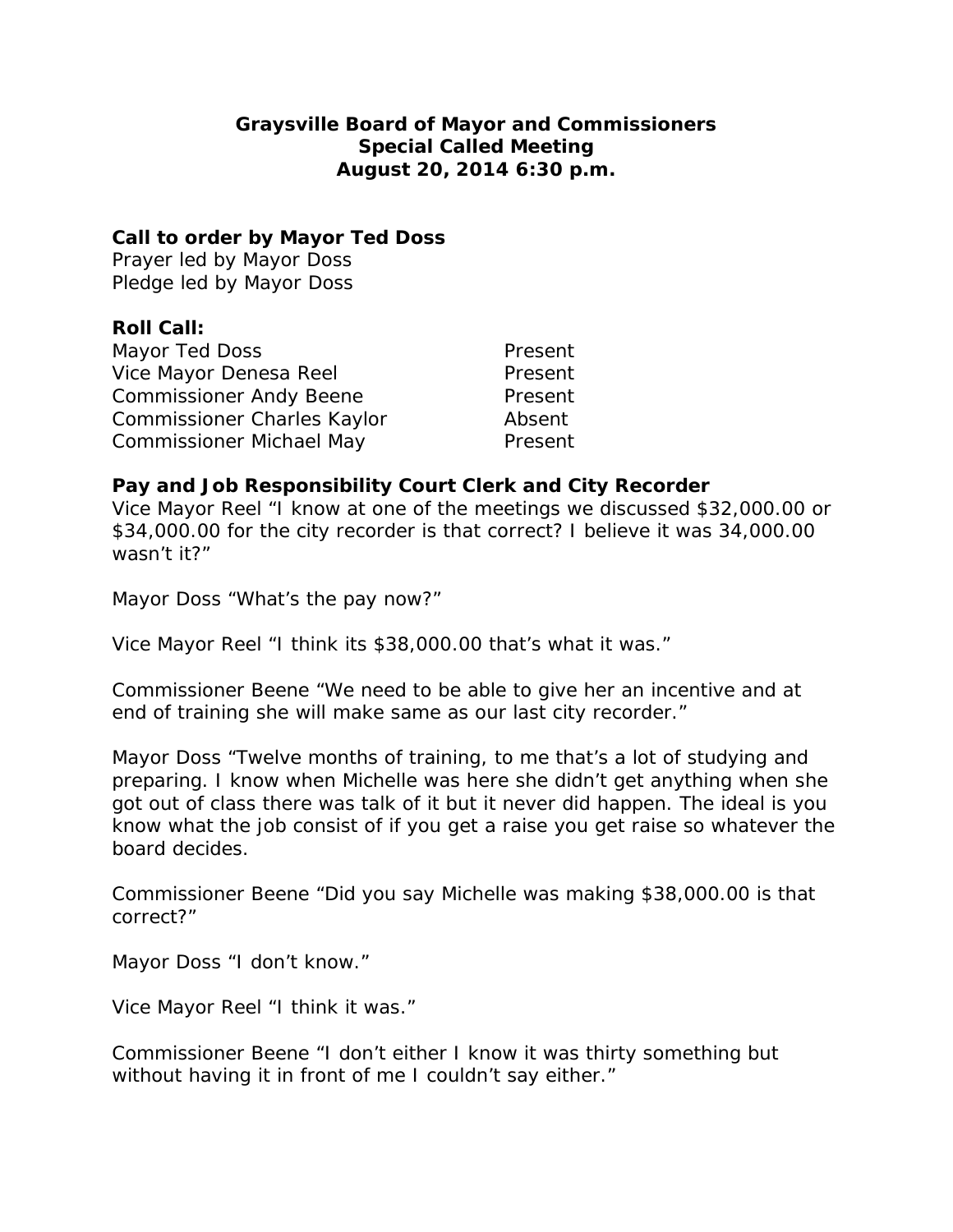Mayor Doss "You got somebody coming in that don't know squat about the business and I think you should start them out at that."

A motion to start her out at \$32,000.00 and at six months give her between \$32,000.00 and \$38,000.00 and after a year or she completes the classes give her top pay was made by Commissioner Beene; 2<sup>nd</sup> by Vice Mayor Reel. Motion carried 3-1. Mayor Doss voting No.

Mayor Doss "Now your court clerk."

Commissioner Beene "What is Michele Yearwood making now \$13.00?"

Municipal Clerk Amanda Sulcer "No."

Commissioner Beene "\$12.00?"

Municipal Clerk Sulcer "No."

Commissioner Beene "\$11.00?"

Municipal Clerk Sulcer "No."

Commissioner Beene "\$10.00."

Municipal Clerk Sulcer "Maybe."

Commissioner Beene "I know it's over ten that's why I was asking?

Municipal Clerk Sulcer "It is right around there."

Mayor Doss "How long has she worked here?

Municipal Clerk Sulcer "I don't know she was here when I came maybe nine or ten years."

Mayor Doss "I'm going to ask a question, when we interviewed for city recorder this lady told she was in school and if you could work with her she would work with you my understanding is that she is going to be here on limited hours till she finished school."

Vice Mayor Reel "Not the city recorder but the court clerk."

Mayor Doss "Yeah the court clerk."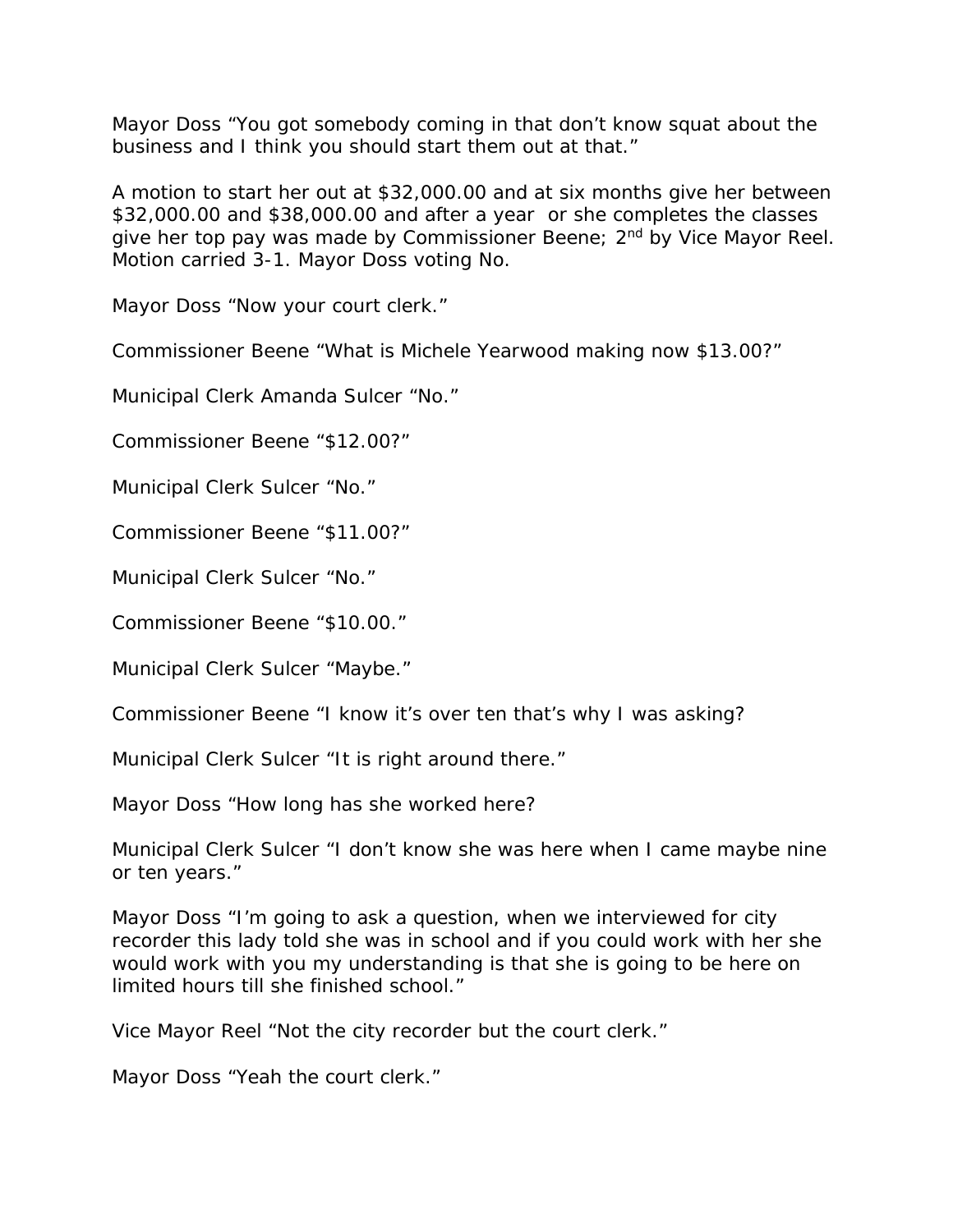Vice Mayor Reel "Court clerk is a part time position anyways is it not?"

Mayor Doss "No she is 37.5 hours. I don't know how long it takes to get certified but either we borrow somebody or you hurry up and get them certified because you can't hold court without certified court clerk."

Commissioner Beene "I thought Yearwood said she was staying till next court."

Mayor Doss "That's next week isn't it?"

Commissioner Beene "That's what I heard."

Mayor Doss "After that you have to have certified court clerk either you get one in and get them certified or you don't have court or you borrow a court clerk from another city or county."

Commissioner Beene "You got a recommendation mayor?"

Mayor Doss "Not at this time."

A motion to start court clerk at \$10.00 an hour was made by Commissioner Beene; 2<sup>nd</sup> by Vice Mayor Reel. Motion carried 3-1. Mayor Doss voting No.

Mayor Doss "Job responsibility's which do you want to start with first?"

Vice Mayor Reel "Has everybody had a chance to look over these from the charter responsibility of the recorder?"

Mayor Doss "Let's take a minute to review them. We stripped the city recorder power in the past is that going to be continued?"

Commissioner May "I think it should be until she gets certified."

Vice Mayor Reel "Yes I think so."

Commissioner Beene "At least till she gets a little bit more familiar with everything."

Mayor Doss "Number 11 act as purchasing agent for the city and Im going to use as example going to Sam's and approving purchases for other departments is that the way you take it?"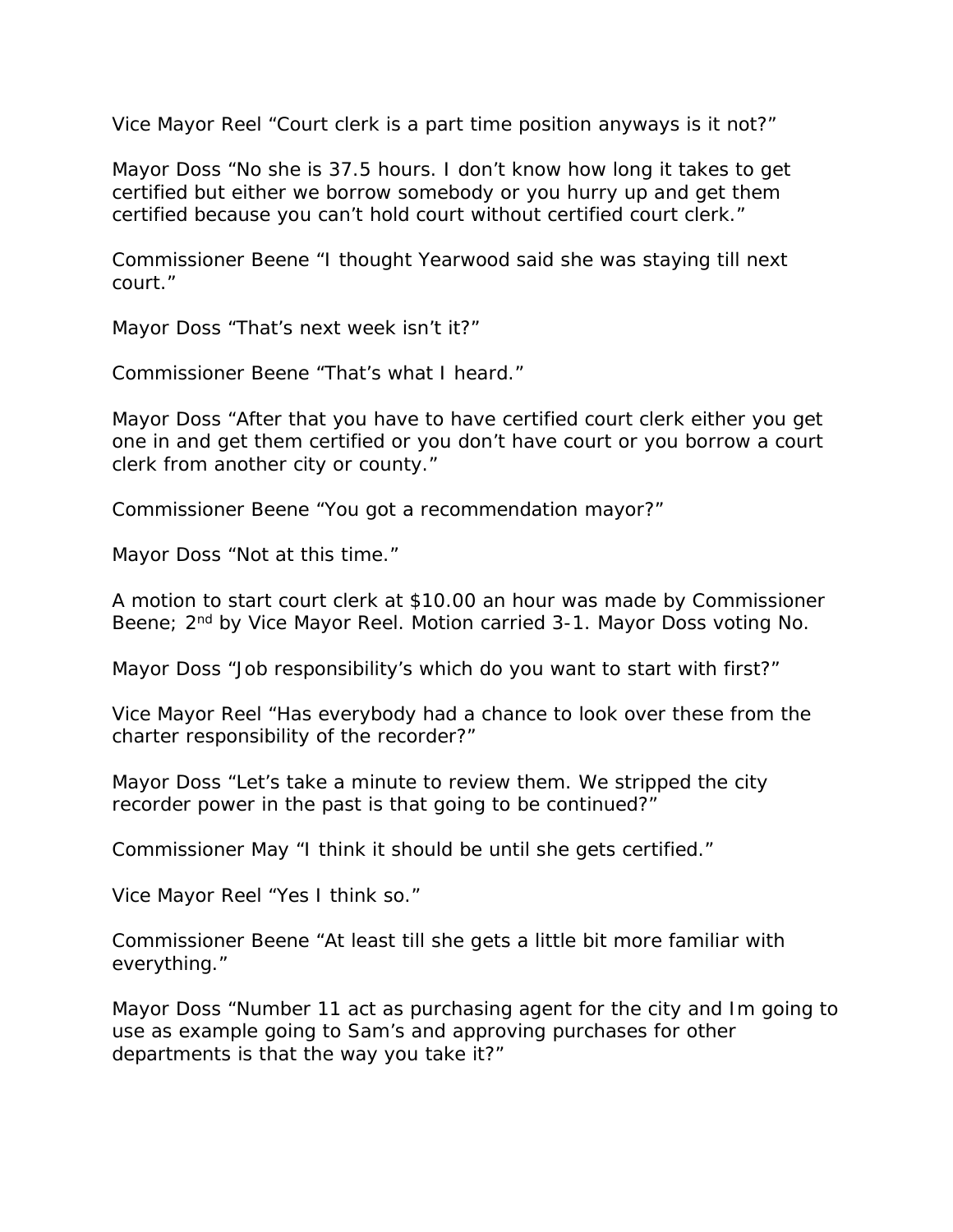Commissioner May "I would like to see all the ordering done on computer, no more trips to Sam's."

Mayor Doss "Is it cheaper?"

Commissioner May "I think it a lot cheaper."

Vice Mayor Reel "I think so."

Commissioner May "They bring it right to your door."

Commissioner Beene "We have had these for several years on recorder."

Mayor Doss "The purpose if putting it on agenda then?"

Vice Mayor Reel "Well its concerning the power that we had taken away let's leave it at that for now until she is certified because this here isn't stating that."

Mayor Doss "The board made a decision in the past probably supersedes what this says until farther notice so I don't think the is a vote that has to be taken on the responsibilities just that the new city recorder will have to have a copy of this and understand what her duties are."

Commissioner Beene "We can met daily or weekly with the new employees I felt strongly about that when we took Michele authority away from her. We need to be here at least once a week for things that come up and need a decision on."

Mayor Doss "Well I'm already here two or three hours a day so I guess I can help her and I need a raise."

Municipal Clerk Sulcer "Yeah me two."

Commissioner Beene "Jethro says naught and naught equal's naught."

Vice Mayor Reel "I do think we need to go ahead and get these on in here and get their paperwork done, drug testing completed and get them on the job."

Mayor Doss "I don't see that on your list here, I think tonight you're just talking about pay and responsibilities."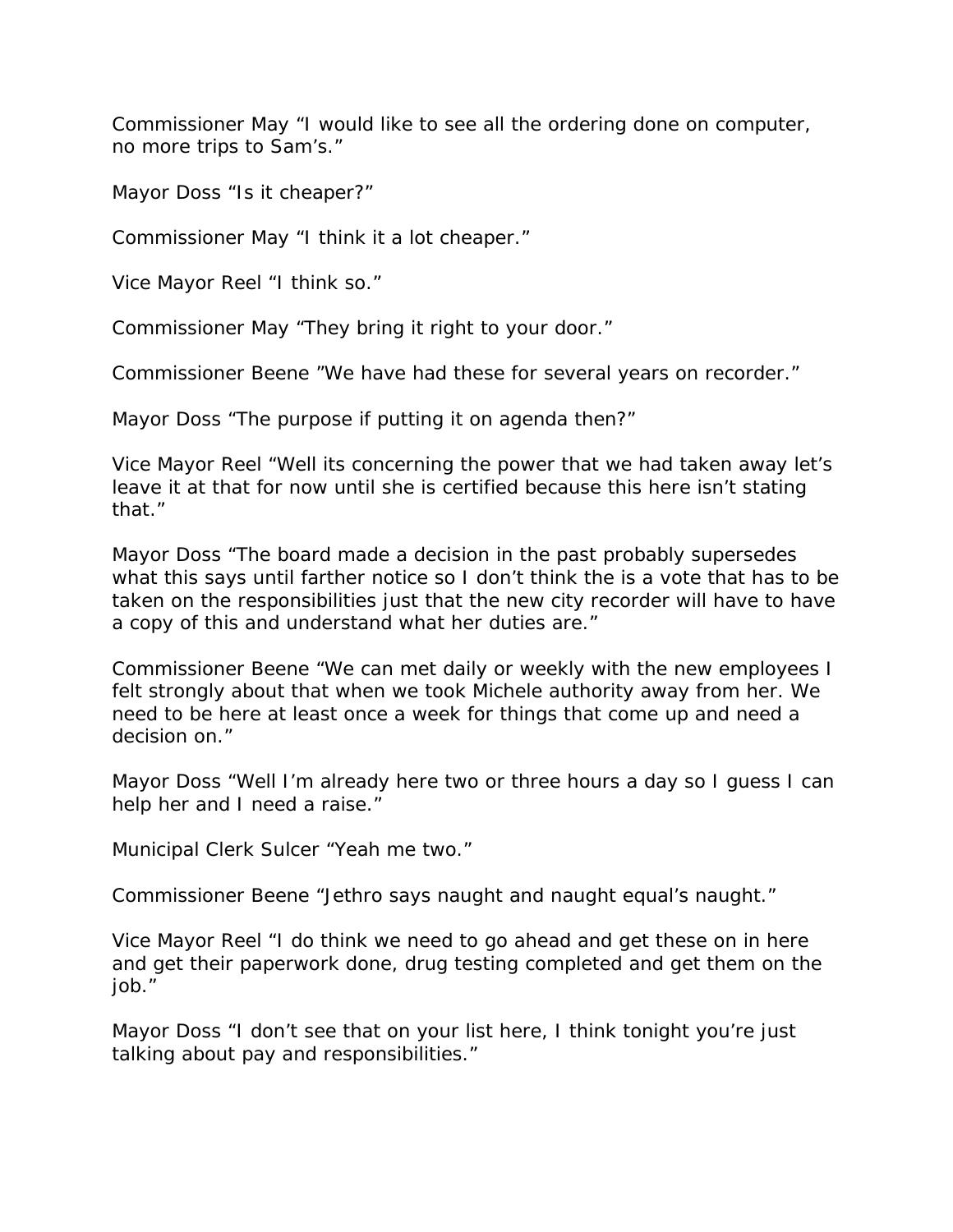Vice Mayor Reel "Actually I think we voted on them to be brought on in, we have already voted to hire them so we need to move forward with it and get things back to normal."

Mayor Doss "Did you ever get that to Amanda?"

Mayor Doss "No I did not I didn't have a flash drive but I will get it to her."

#### **City Attorney**

Commissioner Beene "We need to put it and judge out for bids from I heard. I have talked to a couple and told them they need to come down and put their application in. Warren recommended one but he is too far away we need some that's pretty local."

Mayor Doss "How do you want to do it just local?"

Commissioner Beene "If we can get one between Chattanooga and here it would be good. We have had them out of Chattanooga before. I think the judges are out of Chattanooga already. Within an hour driving time I don't think you should put a stipulation on it as you might find one willing to relocate. I would just put it in local paper."

A motion to run ad in paper to hire a city attorney and judge was made by Mayor Doss; 2<sup>nd</sup> by Vice Mayor Reel. Motion carried 4-0.

Mayor Doss "We do need an attorney and we do need a judge."

Commissioner Beene "Yes there's a couple of things that have already came up that I have seen since Carol Ann resigned."

#### **Police Department**

Vice Mayor Reel "That's something they wanted added to agenda, is Officer Owens back there? Would you like to speak on this?"

Officer Michael Owens "Do yall have any questions?"

Mayor Doss "Start from the beginning the citizens don't know what you're talking about so if you will start from beginning and go thru your situation here."

Officer Owens "We had a complaint filed by Cindy Gibson on Officer Anderson he responded to a call on a fight in progress turns out it was a juvenile trying to get guy out of house. When Officer Anderson arrived on scene he took the adult into custody and charged him with assault. He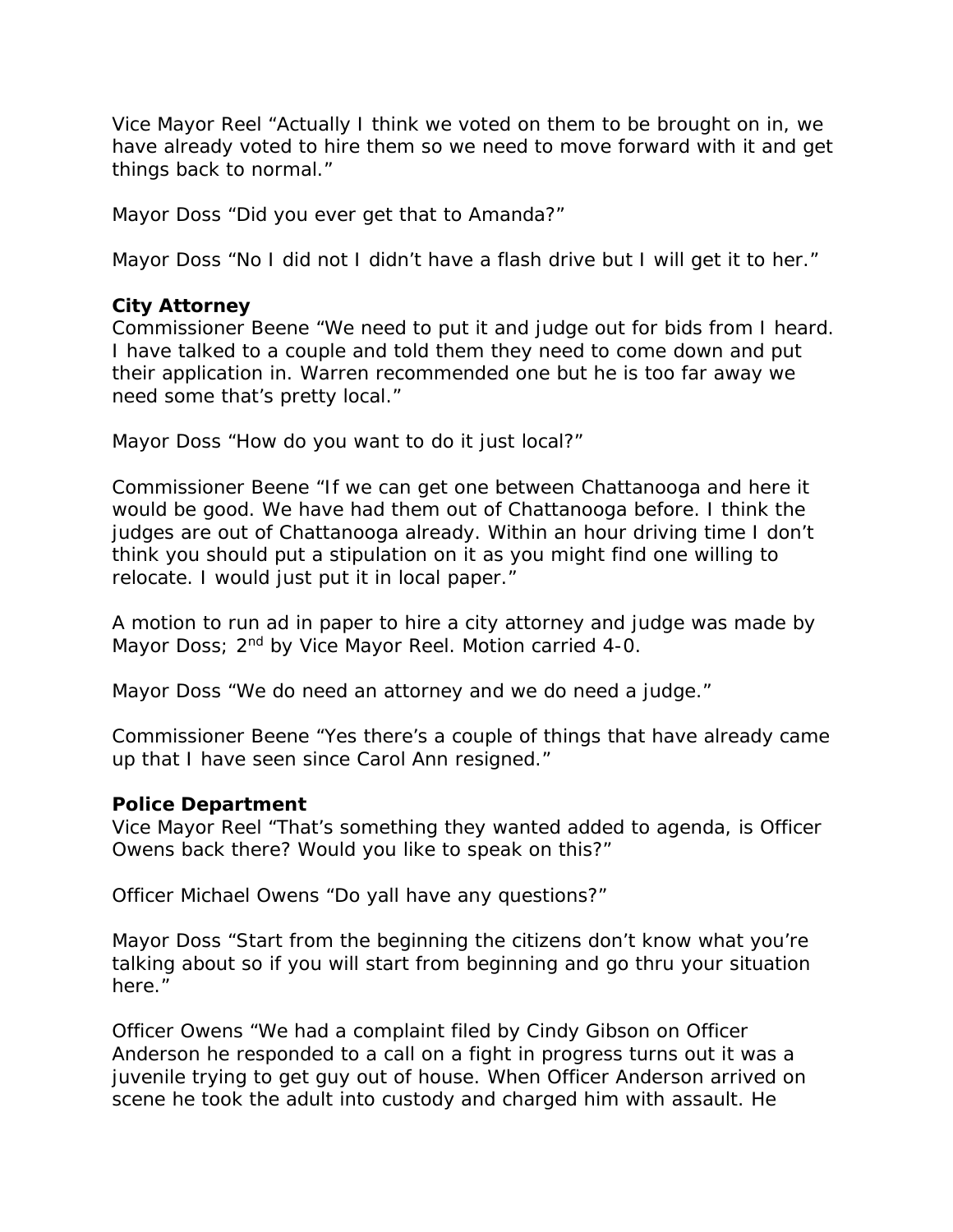proceeds to arrest the juvenile for disorderly conduct which you can't arrest inside a residence. I investigated it and basically it was a civil rights violation. This is his third offense so we recommend that he be suspended for 28 days or terminated."

Mayor Doss "Have you talked to the DA about it?"

Officer Owens "No."

Vice Mayor Reel "I have a question, okay the seventeen year old did he live at the place?"

Officer Owens "Yes, this is his mother."

Vice Mayor Reel "A person came in there and attacked somebody else, is that correct?"

Officer Owens "Yes his younger sister, apparently they were dating."

Vice Mayor Reel "So the boy that lived at the place was the one that was arrested?"

Officer Owens "He was arrested so was the other guy."

Mayor Doss "My thought is and it's all fresh to me is the whole situation should be turned over to the DA if there are civil right accusations and let that run its course and since we don't have an attorney to ask it would be th DA to lead us in the right direction."

Commissioner Beene "What would be the case or scenario if the DA didn't want to do anything? Where would you go to then?"

Mayor Doss "Either way it would come back to us, but if he says no harm no foul, let him investigate it also if there is civil rights violated. I'm just discussing this I'm not making accusations that he did brake civil rights or did not I wasn't there I'm just going off what the report is here. If civil rights were violated then there is a lawsuit."

Commissioner Beene "What bothers me though mayor is when ask why he put juvenile in jail the officer in question responded truthfully I arrested him because his mother made me mad, that don't get it."

Vice Mayor Reel "I don't understand why the boy was arrested for defending his home and his sister I don't get that. It looks like it would have been the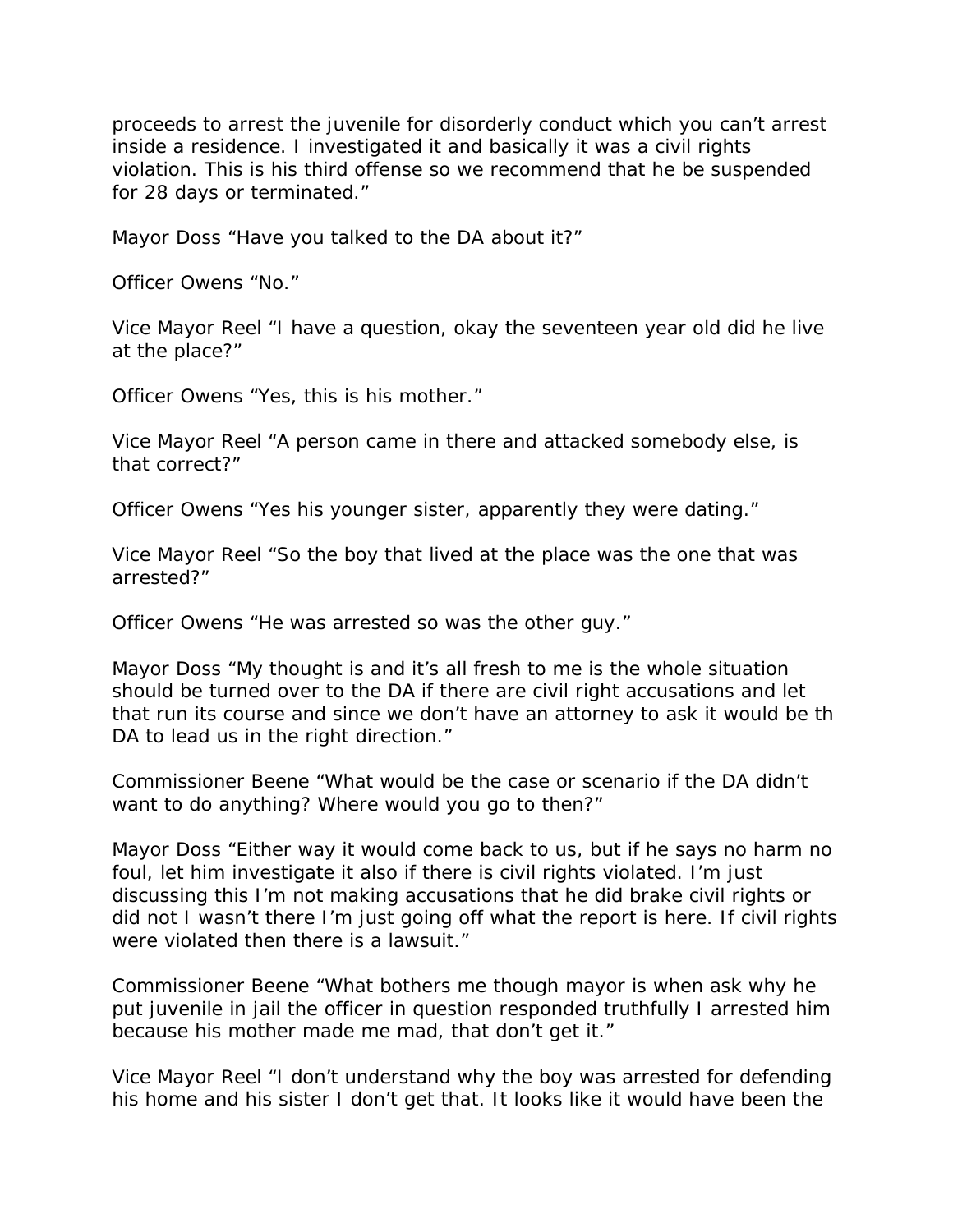person who came in and did the attack on the sister that would have been arrested."

Officer Owens "Right, his logic was he had to arrest both of them."

Vice Mayor Reel "So both was arrested? And the other individual was of age is that correct?"

Officer Owens "Yes."

Commissioner Beene "I think the least we can do is suspend him till this is resolved."

Vice Mayor Reel "Yeah I think that would be…"

Mayor Doss "What about turning it over to the DA and let him investigate?"

Commissioner Beene "Yeah that's fine to let him do that but you know how slow the DA is it took a year for him to do Erik or close to that six to eight months."

Mayor Doss "Either way that's strong accusations civil rights violations and if there is a law that's been broken we are bond to let the DA know about it."

Commissioner Beene "If something is not done about this situation I will file lawsuit I mean that's pretty strong too."

Mayor Doss "That's why I feel like the DA needs to be involved and let it run its course however long it takes."

A motion to turn it over to the DA was made by Commissioner May;  $2<sup>nd</sup>$  by Mayor Doss.

Commissioner Beene "Is he still going to be working or is he suspended?"

Mayor Doss "We will do one at a time here if you want to."

Motion carried 4-0.

Mayor Doss "Anything farther on this issue? Thank you sir. You kind of left it open here under police department so let me ask a question about the police department. When the chief was reinstated the question was about the insurance and stuff you stated that someone from the pool."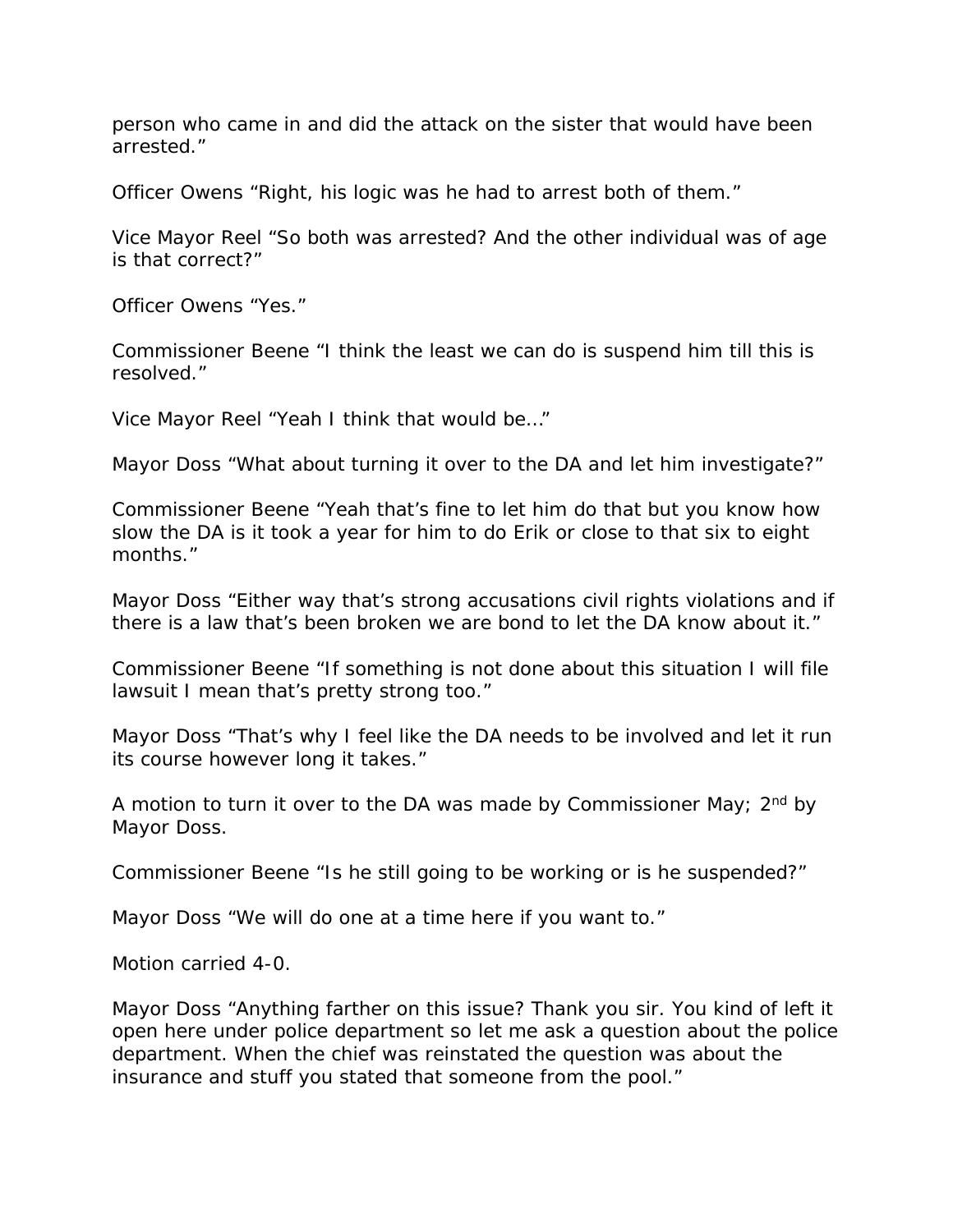Vice Mayor Reel "I do have that email now and I will get that copied off and get everybody a copy of it."

Mayor Doss "Okay and it was an attorney?"

Vice Mayor Reel "Yes."

Mayor Doss "I think that's it isn't it? I move we adjourn."

Commissioner Beene "I think we need to meet every day until we get us an attorney because we need an attorney in a bad way with situations like this we need legal advice."

Vice Mayor Reel "Ill second that."

Commissioner May "How long is the ad going run?"

Mayor Doss "We normally do it twice. We got a motion but we can't because it's not on the agenda, is that right?"

Commissioner Beene "I make a motion that we be here every day at 3:30 until we get this resolved even if it's not on the agenda we will call a meeting the very next day and we then we can do it then."

Vice Mayor Reel "Ill second that."

Commissioner Beene "This is very important mayor."

Mayor Doss "And you want to break the rules?"

Commissioner Beene "I'm not wanting to break the rules, do you want to call a special meeting then or we are going to have a meeting whichever way you want to handle it. You need to step up to the plate and call it.

Mayor Doss "It was your ideal."

Commissioner Beene "That's correct, you're the one who didn't want to have it so step up to the plate and make you a motion or call a meeting whichever you want to do."

Mayor Doss "I don't think you need to meet every day."

Commissioner Beene "Okay then call a meeting."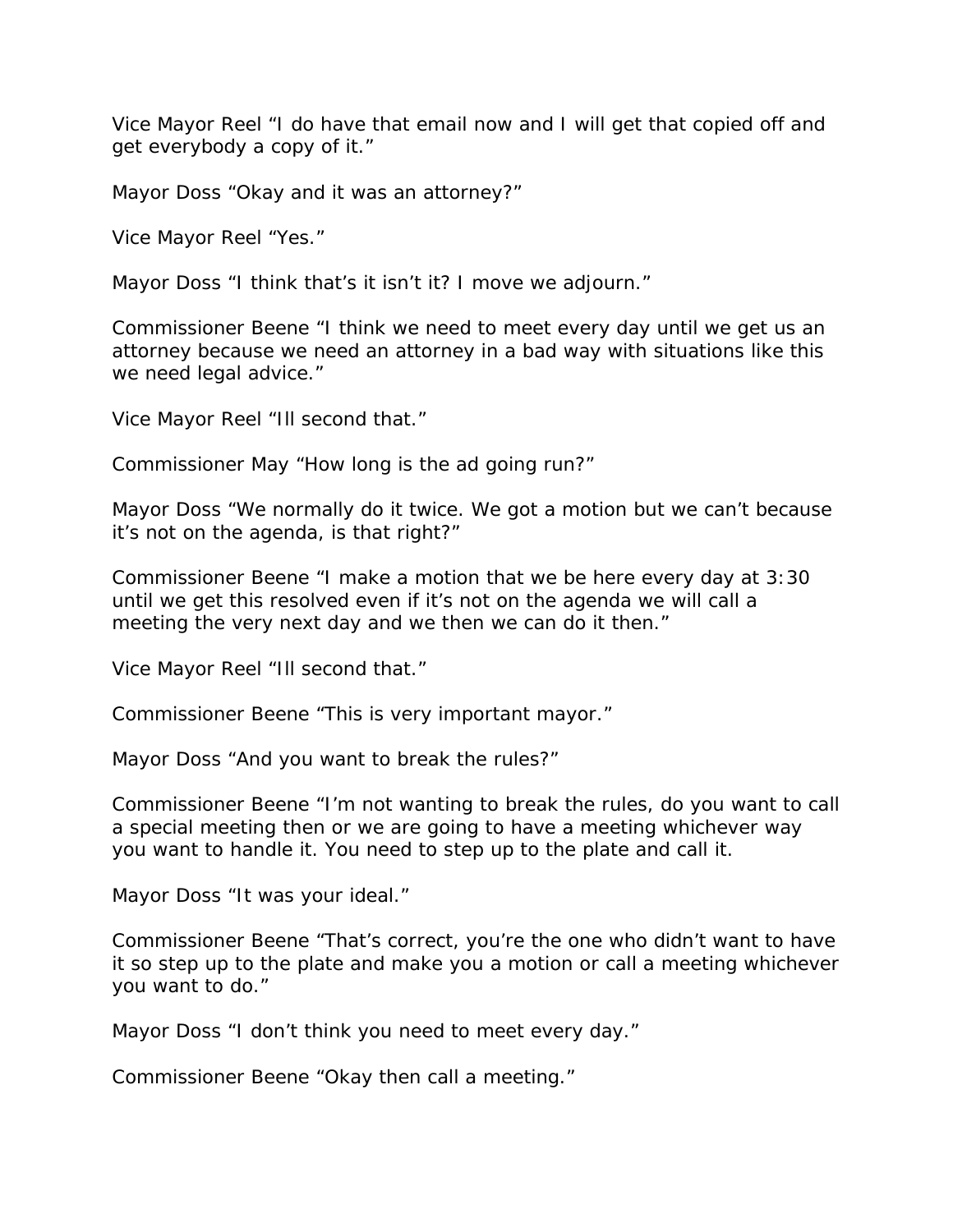Mayor Doss "You have been calling the meetings here lately so you call the meeting."

Commissioner Beene "I did I made the motion."

Vice Mayor Reel "And I second it."

Mayor Doss "You can't make a motion tonight."

Commissioner Beene "I can if I want too."

Mayor Doss "It want hold water."

Commissioner Beene "You don't have to vote on it you don't have to accept it but that's my motion."

Mayor Doss "I'm not going to continue it on because then I would be wrong."

Commissioner Beene "That won't be the first time either."

Vice Mayor Reel "If I may, we all know there's problems within the city and until we get a grip on things and get things under control its going to continue and continue."

Commissioner Beene "We need an attorney and a city recorder ASAP and we need to meet until we get those two in place."

Vice Mayor Reel "This is going to have to resolve sooner or later and if takes meeting every day or whatever we gotta do to work thru this we gotta pull together as a team."

Commissioner Beene "When we took the power away from the city recorder we said we would meet every day or once a week whatever it took to help the city run smoothly and we need to be running the city smooth right now."

Mayor Doss "I literally get calls every day whether it's from Amanda, Yearwood, the state or whoever it is. I am over here hours and hours every week. I haven't complained about it, I ask Amanda to give you something to do three weeks ago."

Vice Mayor Reel "Yeah and Ted I'm going to be honest with you, you know the reason I didn't do that because I figured there was a trick in behind it. I'm going to be as honest as I know how to be."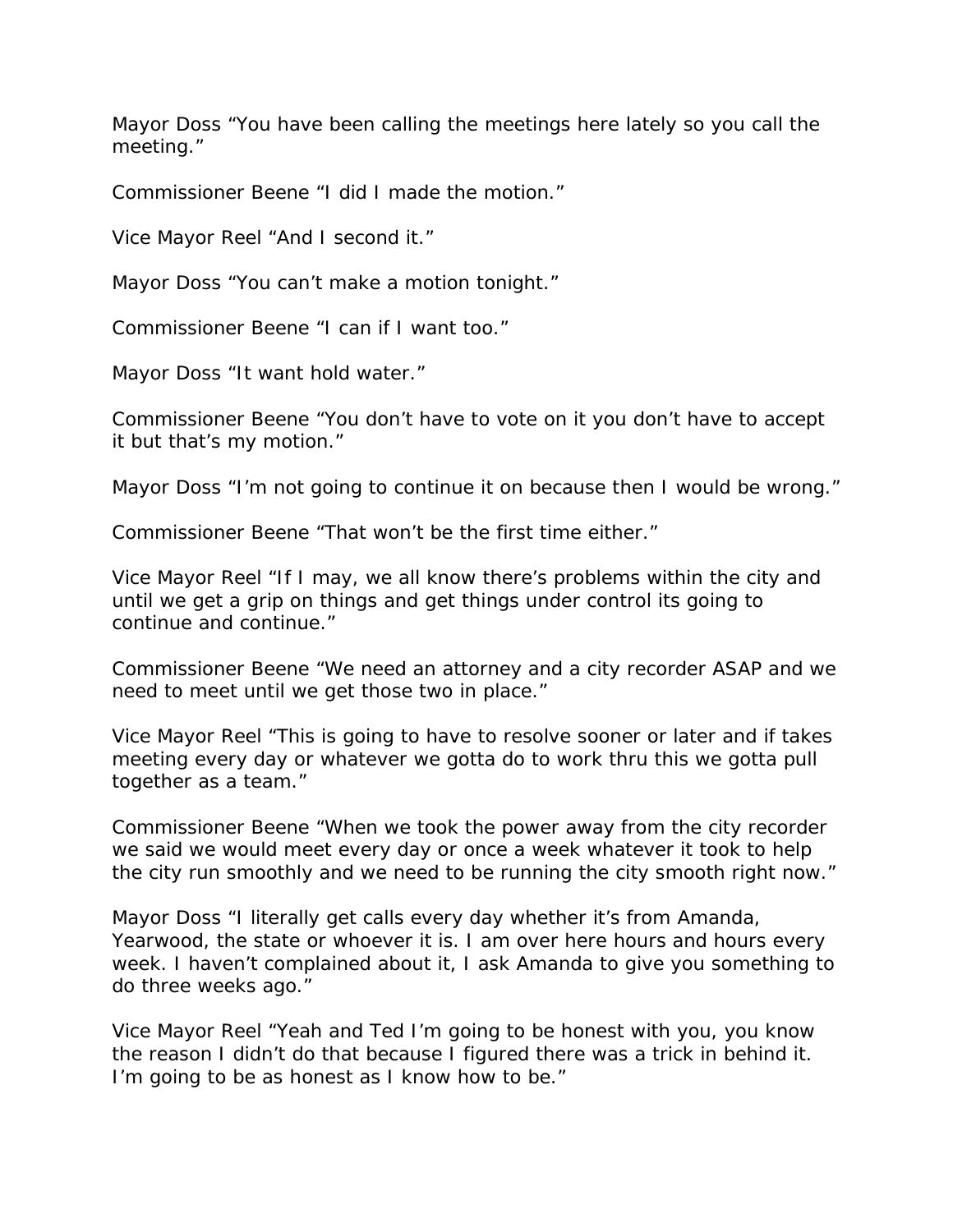Mayor Doss "And was they?"

Vice Mayor Reel "I didn't check into it Ted I really didn't."

Mayor Doss "So you never did call the insurance company back?"

Vice Mayor Reel "No I did not because I'm wondering why you put that to me."

Mayor Doss "Because I'm sitting here having to everything there is to do, so I figured lets share."

Vice Mayor Reel "Well if we would get these people hired and in place the load would be lifted from you would it not? Yes it would."

Mayor Doss "For a while."

Vice Mayor Reel "That's what we are trying to do is get people hired and get the load off everybody so these people can step in and learn the job and you wouldn't have to be down here every hour. But for some reason you all are not wanting to do that. I have not figured that one out yet, but I will."

Mayor Doss "All it would have took was a motion two months ago. I can't call for a vote because it's not on the agenda."

Vice Mayor Reel "I'm going to make a motion to amend the agenda."

Mayor Doss "You can't make a motion to the agenda on a special called meeting. You have been here twenty one months you should know the rules."

Vice Mayor Reel "I do know the rules Ted I think you should know them you been here far longer than I have."

Mayor Doss "And I don't make them up as I go along."

Vice Mayor Reel "And I'm not going to set here and argue with you. This is not the way this is supposed to be done."

Mayor Doss "That's true."

Vice Mayor Reel "We need to work as a team and you know that's not happening. It's like everything we do yall want to come at us with something else. When are we ever going to talk about street lights and sidewalks and